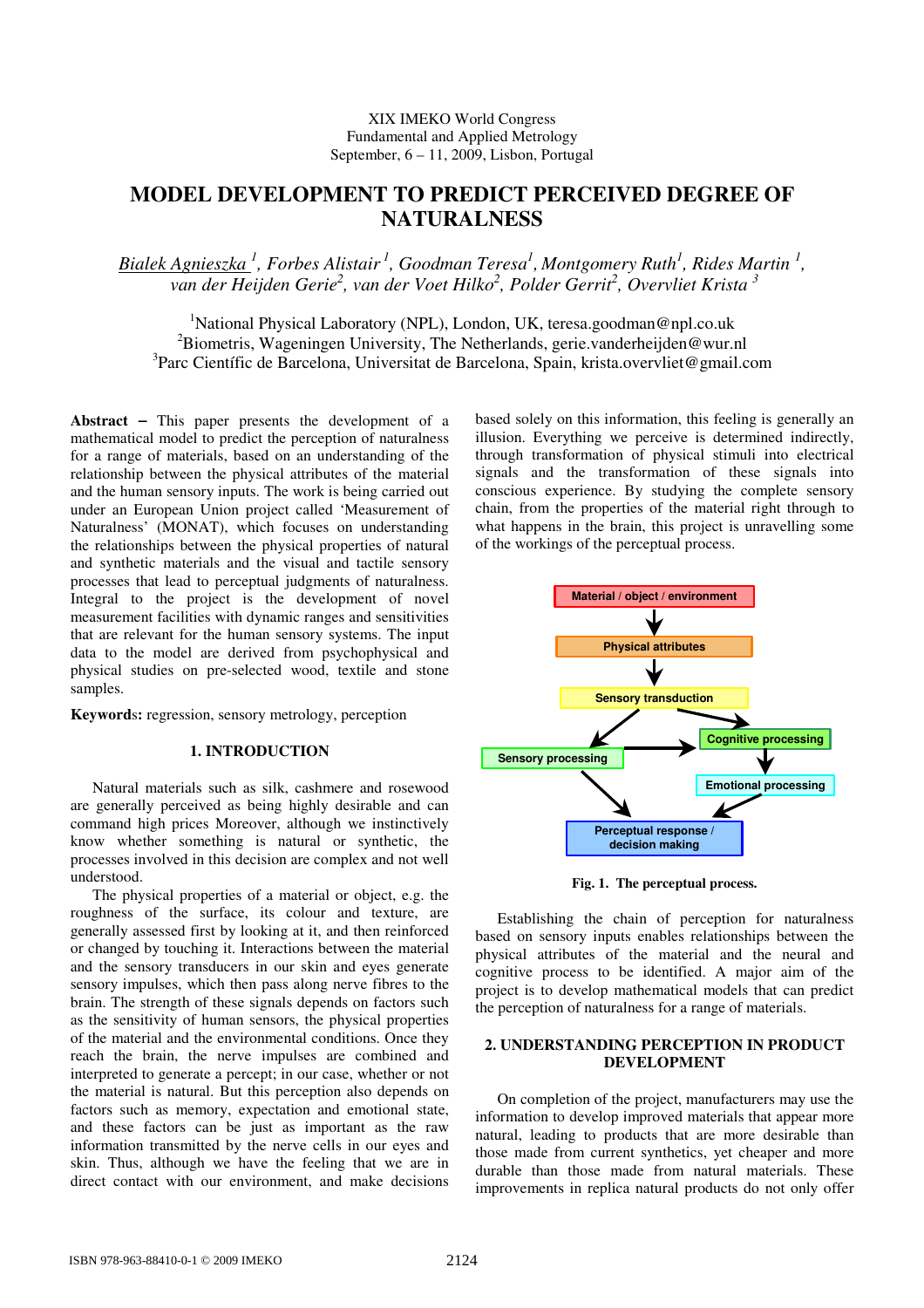economic benefits, but will also help reduce the need to exploit the Earth's dwindling supply of natural resources and may find application in other areas, such as improved virtual reality systems for surgical training.

#### **3. MATHEMATICAL MODELLING**

A detailed description of the experimental methods and sample preparation can be found in [1, 2, 3 and 4]. The first material studied was wood and its commercially available synthetic mimics: vinyl, laminate etc. A selected set of 30 samples was measured in the materials and appearance laboratories at the National Physical Laboratory (NPL) to obtain physical characterisation data relevant to the visual and tactile human sensory systems. Psychophysical tests using a nominally identical set of samples were performed at the University of Barcelona. The psychophysical responses during the experiments were recorded in four ways: assignment to finite set of numerical scores (labelled scaling), magnitude estimation, ranked ordering and binary decision [4]. High correlations were found between each of the methods, providing evidence that the psychophysical responses represented perceptual characteristics. In the model below, the responses are represented by the data vector **y** .



**Fig. 2. Average psychophysical tests results using all methods and all participants for each modality.** 

The results from the psychophysical experiments depend on which sense was used in assessing naturalness. For example, the naturalness of any individual wood sample might be scored differently in the visual mode and in the tactile mode. Moreover when both senses are involved in the decision making process the result is not always an average response from the two modalities. Sometimes the multimodal decision is dominated by one modality, so the result is almost the same as the tactile or visual mode alone.

The physical data creates a set of feature vectors  $\mathbf{x}_j$  for

each sample, where *i*th element in the *j*th vector represents the measured value of the *j*th feature for the *i*th sample. The physical feature vectors can be very long, as a large number of physical features derived from the physical properties have been measured. In the case of physical measurements relevant to tactile sensation, for example, 81 features are determined. However only 30 different wood samples have been measured. This means that when modelling the relationship between the physical properties for these samples and the perceptual responses, it is necessary to reduce the number of the physical features to ensure that the model uses only the salient ones, to avoid over fitting of the data.

#### *3.1 Classification*

The first approach implemented in this project to characterise perceived naturalness was based on classification [1]. The challenge was to separate the samples into defined classes using their physical properties, represented by the feature vectors  $\mathbf{x}_j$ , as the basis for the discrimination. It is important to remember that the aim was not to classify the samples in terms of the actual type of material (i.e. truly natural or truly synthetic), but in terms of subjective human observations of the degree of naturalness, based on the psychophysical studies. The classes used were therefore defined as:

- (a) usually perceived as synthetic;
- (b) likely to be perceived as synthetic;
- (c) likely to be perceived as natural; and
- (d) usually perceived as natural.

A linear discrimination algorithm was able to achieve a useful classification but only at the expense of poor predictive performance on new samples. Potentially a more sophisticated classification algorithm, based on support vector machines for example, might achieve better results. However, it was decided that regression techniques, described below, offered a better approach to predicting the degree of naturalness (interpreted as the probability that a human subject would classify a material as natural).

## *3.2 Least squares regression*

Least squares regression techniques determine the estimate  $\hat{\beta}$  of the linear combinations  $X\beta = \sum_j \beta_j \mathbf{x}_j$  that best match the response vector **y** by minimising

$$
F(\mathbf{\beta}) = (\mathbf{y} - X\mathbf{\beta})^{\mathrm{T}} (\mathbf{y} - X\mathbf{\beta})
$$
 (1)

Because for our problem there are more feature vectors than observations it is possible to match the response vector exactly. For this reason the least squares approach has to be modified in order to reduce the number of feature vectors used.

# *3.3 Partial least squares*

The Partial Least Squares (PLS) approach attempts to explain the behavioural response in terms of a set of linear combinations of the feature vectors in an iterative scheme. At the *k*th step in the algorithm, a new linear combination is added to the set in order to reduce the sum of squares as quickly as possible. The application of PLS gave good results in that it was possible to model the psychophysical responses in terms of a small number of combinations of the feature vectors. However, the PLS method does not easily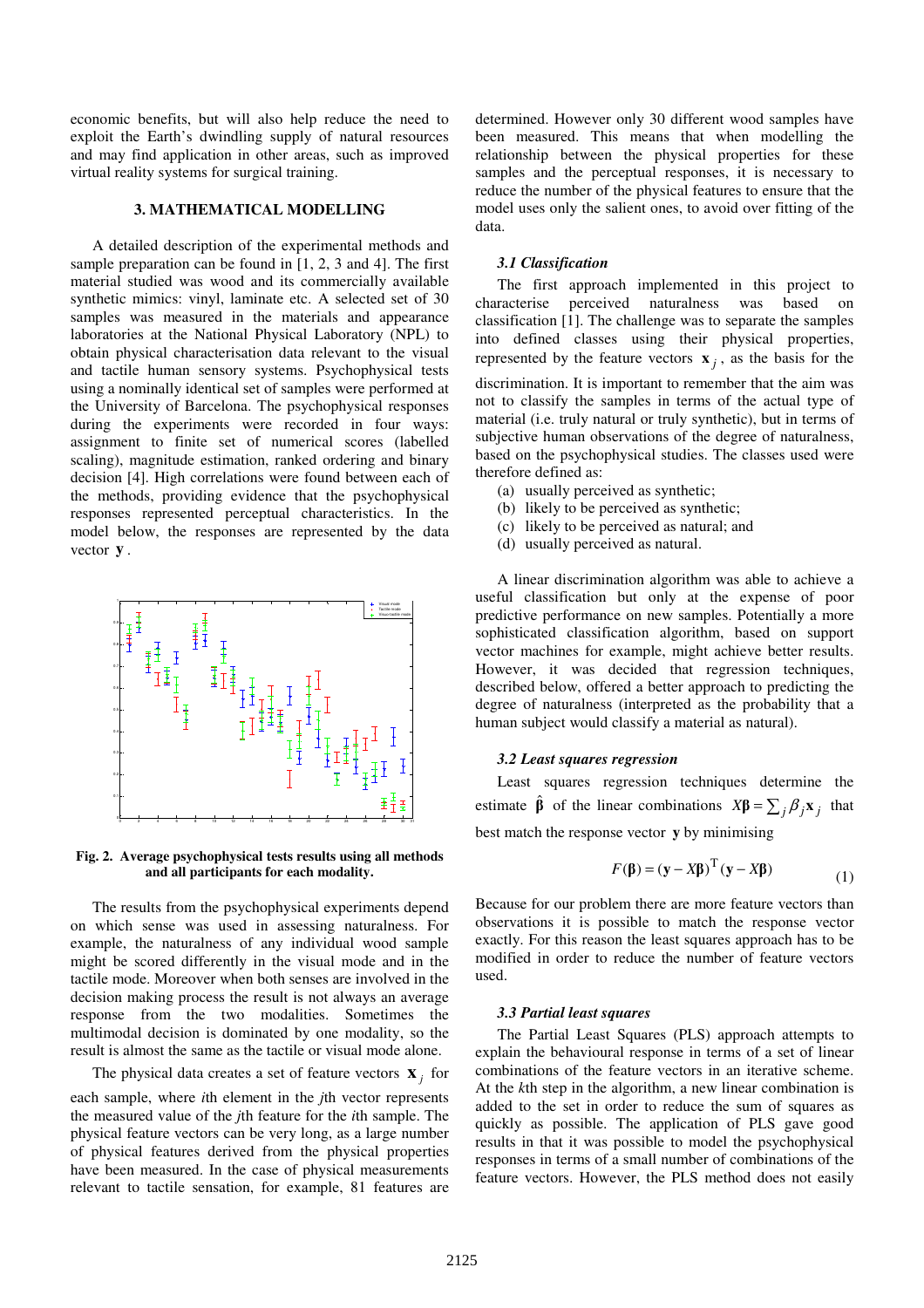indicate which feature vectors are important for modelling the response.

#### *3.4 LASSO algorithm*

The LASSO ('least absolute shrinkage and selection operator') approach was also implemented [5]. This regression method combines the advantages of subset selection regression, i.e., explaining the response in terms of a subset of features, and ridge regression methods, by setting an upper limit:

$$
\sum_{j=1}^{p} \left| \beta_j \right| \leq t \tag{2}
$$

on the sum of the absolute values of the regression coefficients, with the result that the number of nonzero coefficients is kept small. The algorithm also employs a tuning parameter, *s*, given by:

$$
s = \frac{t}{\sum_{i}^{p} |\hat{\beta}_i|}
$$
 (3)

where  $\hat{\beta}_j$  is the least squares estimate of the *j*th coefficient.

For  $s = 1$ , the model is not penalized and least square estimates are obtained; as *s* decreases towards 0 some coefficients become zero, hence effectively dropping features from the model. Note that this is different to ridge regression, where the coefficients generally do not hit zero. The output is a model with only a small number of non-zero coefficients. This means the model is relatively easy to interpret: if the predictive power of the model using the selected features is found to be acceptable, these features can then be assumed to be the most important ones.

Leave-one-out cross-validation was applied to find the model with the minimal error of prediction (MSEP). Next, predictive accuracy randomisation tests were applied to find the model with the optimal number of physical variables [6]. The optimal model is defined here as the model with as few variables as possible, and an error of prediction not significantly different from the model with minimal error of prediction. Single mode models (visual-only, tactile-only), were created first to identify the most important physical features that determine the perceived naturalness.

#### *3.5 Leave-two-out double cross validation*

The set of wood samples used in this study included real wood samples were paired according to the processing and treatments applied to them. In other words, the full set of 30 samples contained 14 real wood samples that had been derived from two different types of oak but then processed using just seven different methods. This led to pairs of samples that had been subjected to the same treatment: raw, weathered, sanded, waxed, oiled, varnished and manufactured (surface treated by a manufacturer to be suitable for wooden flooring)

To ensure that the model is not sensitive to this pairing of the real wood samples, leave-two-out double cross validation tests were conducted. This involved creating models using 28 out of the 30 samples and calculating the MSEP using each model for the two remaining samples. This step was repeated for all possible combinations of two missing samples in the data set. This approach allows observation of the model performance when both of, for example, the raw samples were removed from the data set. Moreover double cross validation produces more rigorous results than single cross validation.

# **4. RESULTS**

A complete tactile model for the wood samples has been developed. The mathematical techniques developed as part of this tactile-mode model are transferable to models for different materials such as textiles and stones.

#### *4.1 Tactile modality model for wood*

Eighty-one physical features related to tactile perception of 30 wood samples were used in the first stage of the modelling. The physical measurements covered: 3D texture; friction coefficients in four directions, including circular movements that mimic finger exploration of the samples for the psychophysical experiments; hardness; and thermal properties. Leave-one-out cross-validation for this model gave a minimum value for the mean square error of prediction (MSEP) when 23 out of 81 variables were used to build the model. This number was considered too high, meaning the model would not be easy to interpret, so a randomisation test was performed to justify the prediction accuracy when less than 23 variables are used in the model. The results show that the number of variables in the model could be reduced from 23 to 6 without a significant change in prediction accuracy.



**Fig. 3. Histogram presenting frequency of selected variables used in 30 leave-one-out models. The negative values on the xaxis indicate variables that have been dropped from the model**.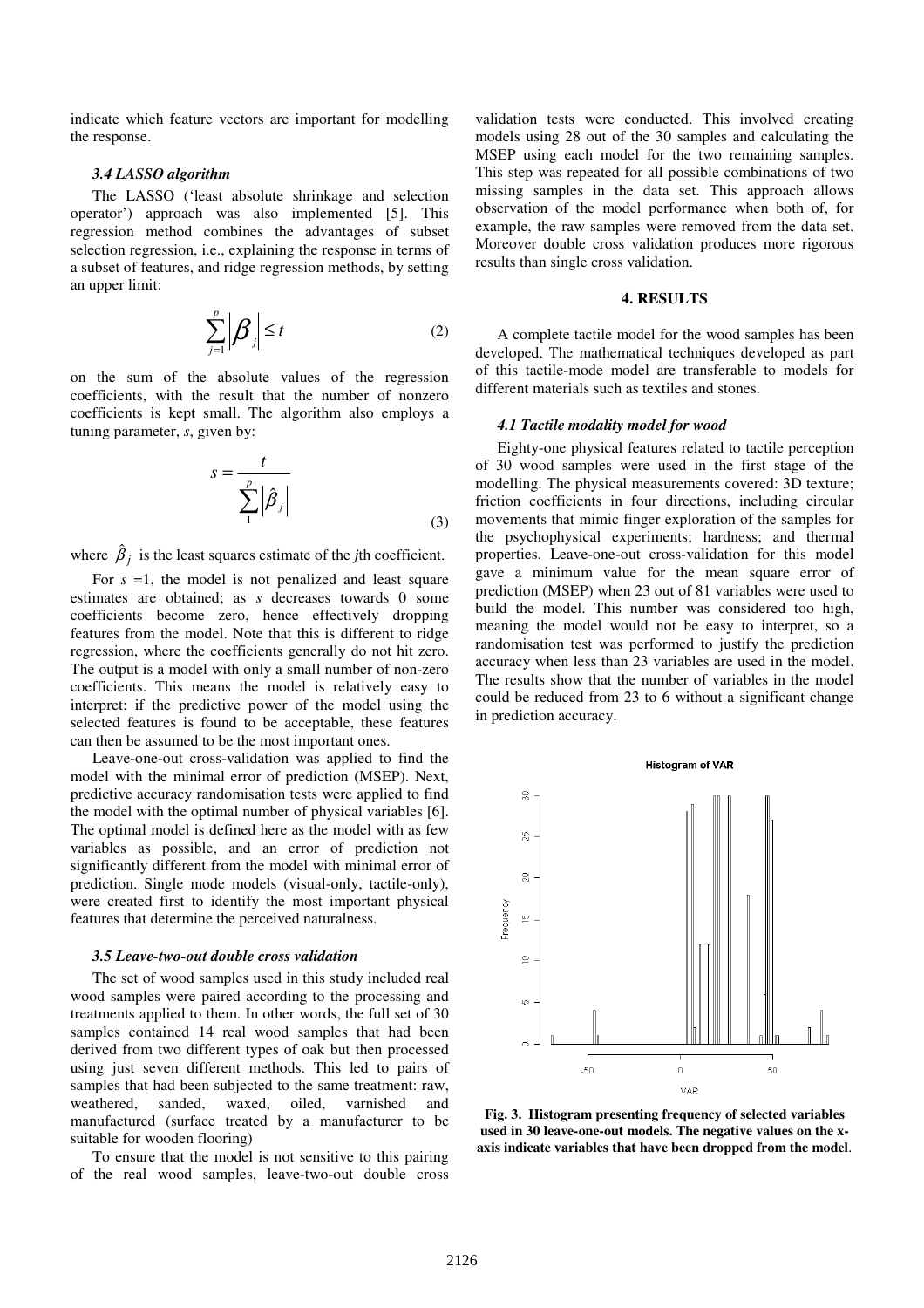To ensure that the first variables selected in the model are consistently chosen, the frequency of each individual variable has been checked for 30 models in which one sample (i.e. one feature vector) was missing. The histogram shown in figure 3 presents the results of this test. In all 30 models, each based on data from 29 samples, at least 5 of the first steps in the LASSO variable selection were almost the same.

Figure 3 confirms that even when the data relating to one of the samples is missing in the model, the same physical features are selected as being important. To assess the robustness of the selection of the six features another test was performed. Six new models were created, each with 80 physical variables instead of 81 with one of the six "important" features deleted from the feature set. This test showed that the five remaining features were always selected from the 80 features with the missing feature replaced with another one. Moreover, the new feature was always very highly correlated with the feature that had been replaced. The model performance measured by the  $R^2$ (degree of correlation) value and MSEP did not show a large difference except when the first variable (the most highly correlated with *y*) was missing. This test suggested that the set of 81 features could be reduced by removing highly correlated features.

#### *4.2 Feature reduction using expert opinion*

 The feature reduction process was conducted using two different methods. In the first, an experienced researcher in material science at NPL selected a set of 16 primary features that were considered to describe fully the key properties of the materials under study. For example, the aforementioned friction coefficient measurements were performed in four different directions (*x*, *y*, *x-y* and circular) but for the purposes of the reduced model only the *x* and *y* directions were used. The results for the *x-y* and circular directions can be determined from a combination of the forces in the *x* and *y* directions and these can therefore be considered as redundant data. Similarly, the friction coefficient in any one direction can be characterised using 11 different variables that are all derived from the same raw data and are therefore highly correlated. Therefore only the average and standard deviation of this parameter were chosen in the reduced dataset, and ultimately the high correlation between the *x* and *y* directions allowed these too to be combined, thus enabling the number of variables describing the friction coefficient characteristics of each sample to be reduced from 44 to just 4. Similar rules were applied to the rest of the physical measurements.

#### *4.2 Feature reduction using SVD*

The second method used the singular value decomposition (SVD) method. The aim was to find the subset of the feature vectors that produced the least mutual correlation. This analysis was done purely on the basis of the feature vectors  $\mathbf{x}_j$ . (By contrast the PLS and LASSO algorithms use a subset selection approach targeted at approximating the response vector **y**.)

Both the expert and SVD methods selected similar features. The final set of reduced features had 16 variables that have been chosen by the specialist scientist and then improved by feature selection using SVD. This set was used as the input data to Lasso regression and found to give the best regression performance and has the minimum MSEP for 5 variables. Using this combination of methods, the most salient features for the tactile perception of the naturalness of wood samples were found to be:

- (a) Friction coefficient y average
- (b) Valley void volume of the surface
- (c) Fractal dimension
- (d) Texture direction index
- (e) Texture aspect ratio

Figure 4 presents the results of the model fitting and model prediction. The model is built with the five features listed above.

Perceived naturalness modelled on sub set of 16 physical features using 5 most important variables



**Fig. 4. The performance of the final model for perceived naturalness of wood samples using the tactile modality.**   $R^2$ =0.815.

The MSEP calculated for leave-one-out validation was equal 0.0134, increasing to 0.0135 for leave-two-out validation, where the optimal number of variables used in the model was still 5. The values plotted in figure 4 as the 'Model prediction leave two out' are the averaged responses over 29 possible combinations of missing pairs for each sample number.

#### *4.3 Leave two out – extreme case*

The pairing issue is described in more detail below and the results are plotted in figure 5, where only the models using the pair of same-treatment specimens were removed from the dataset. Therefore the perceived naturalness value was predicted for a completely unknown observation. A significant difference in model prediction was obtained for samples number 2 and 9; these are the weathered pair of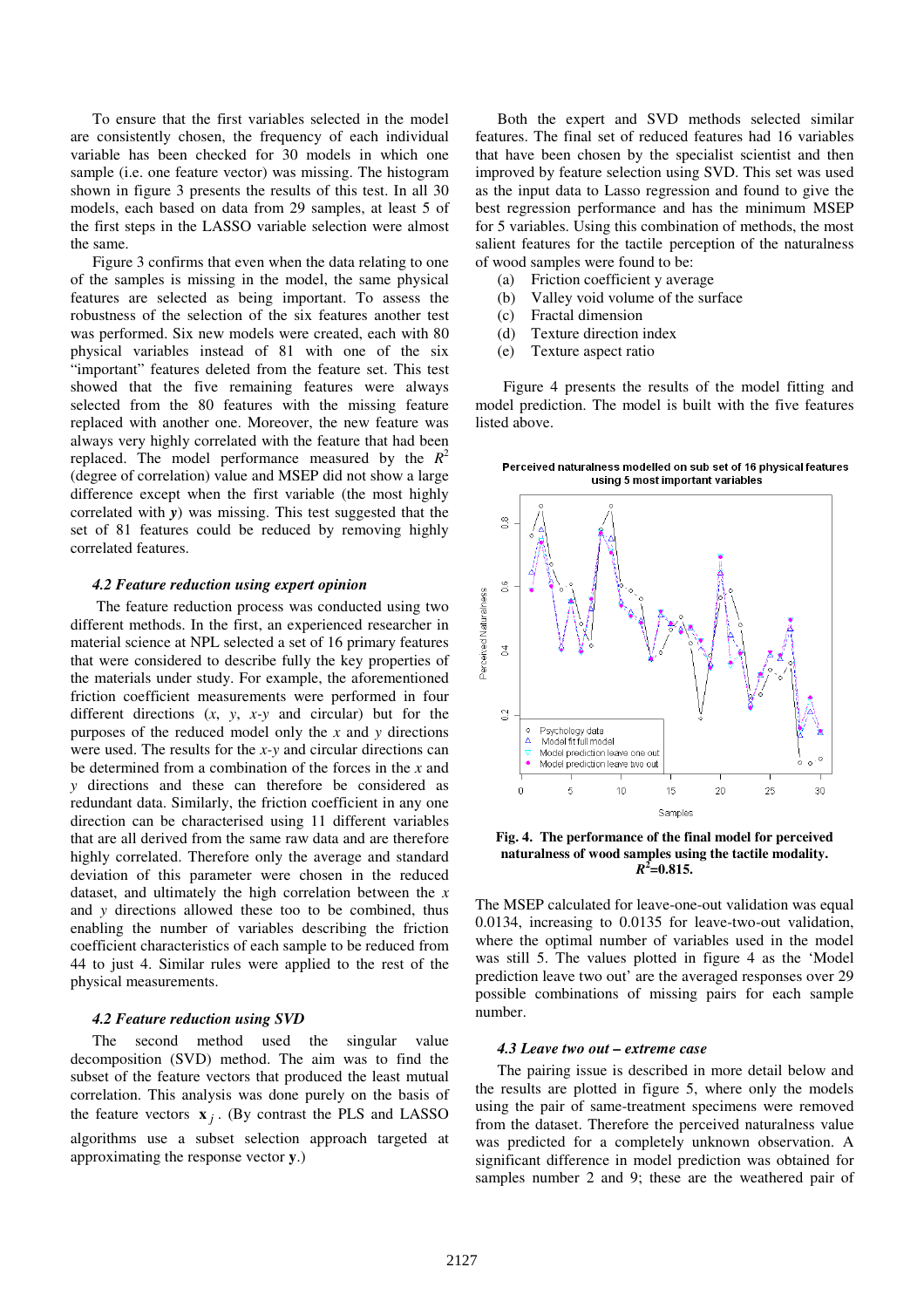specimens. The weathered woods were perceived as the most natural (maximum on the perceived naturalness scale), but when neither of them was included in the modelbuilding process the perceived naturalness scale was reduced. The model was then attempting to perform a challenging task, to predict a response value *y* that was beyond fitting range. Actually this was not achieved with a high degree of accuracy (see figure 5). The explanation of the poor model prediction in this case lies in the salient features that were selected in the first five steps of the Lasso regression. One of the five most important physical features from the full model (fractal dimension) was replaced by the parameter 'ten points height of selected area', which is not well-correlated with fractal dimension.



**Fig. 5. The performance of the model for perceived naturalness for 14 real wood samples; leave two out present prediction for the missing pairs.**

Figure 6 shows the feature space using parallel coordinates, where the first axis on the left hand side is the sample axis, next are the five most salient physical features and the last vertical axis is the new variable that was used in the model when both weathered specimens were missing. The black lines correspond to the missing samples and the fourth axis from the left represents fractal dimension. The noticeable extremes in the fractal dimension values for this pair and the lack of this physical property in the leave-twoout model explain the inaccurate prediction in this particular case. In the following, sixth, step of the Lasso algorithm the added variable was fractal dimension and the prediction was significantly better. The assumption can be made that fractal dimension is a key feature to express the uniqueness of the weathered wood samples.



**Fig. 6. Parallel coordinates to visualise correlation between salient physical features in the model. The two black lines correspond to two weathered samples.** 

# **5. FUTURE WORK**

The project is currently focusing on identifying the samples that best encapsulate the extremes of the physical parameters as identified using the perceptual model. These samples will be used in neuroimaging (fMRI) investigations in order to map the neural (sensory and cognitive) responses to different physical variables. These results will be incorporated in the model that links psychophysics with the physical characteristics, with the expectation that this will enhance its validity and accuracy of prediction when applied to new samples.

A new set of 20 wood and wood effect samples is being prepared in order to validate the final model more fully. Like the original sample set, these include a range of natural and synthetic types, but all the samples are different from those used in the original set.

Work is also underway, using the methods described above, to create models for:

- (a) Visual and bimodal perception of the naturalness of the wood samples; and
- (b) Perception of the naturalness of the remaining types of material (textile and stone) in all 3 modalities.

## **ACKNOWLEDGEMENTS**

This research is part funded by the EU under the Framework 6 Programme (NEST-2004-Path-IMP) and part funded by the National Measurement System Policy Unit of the Department for Innovation, Universities and Skills of the UK government.

**© Crown copyright 2009. Reproduced by permission of the Controller of HMSO and Queen's Printer for Scotland.**